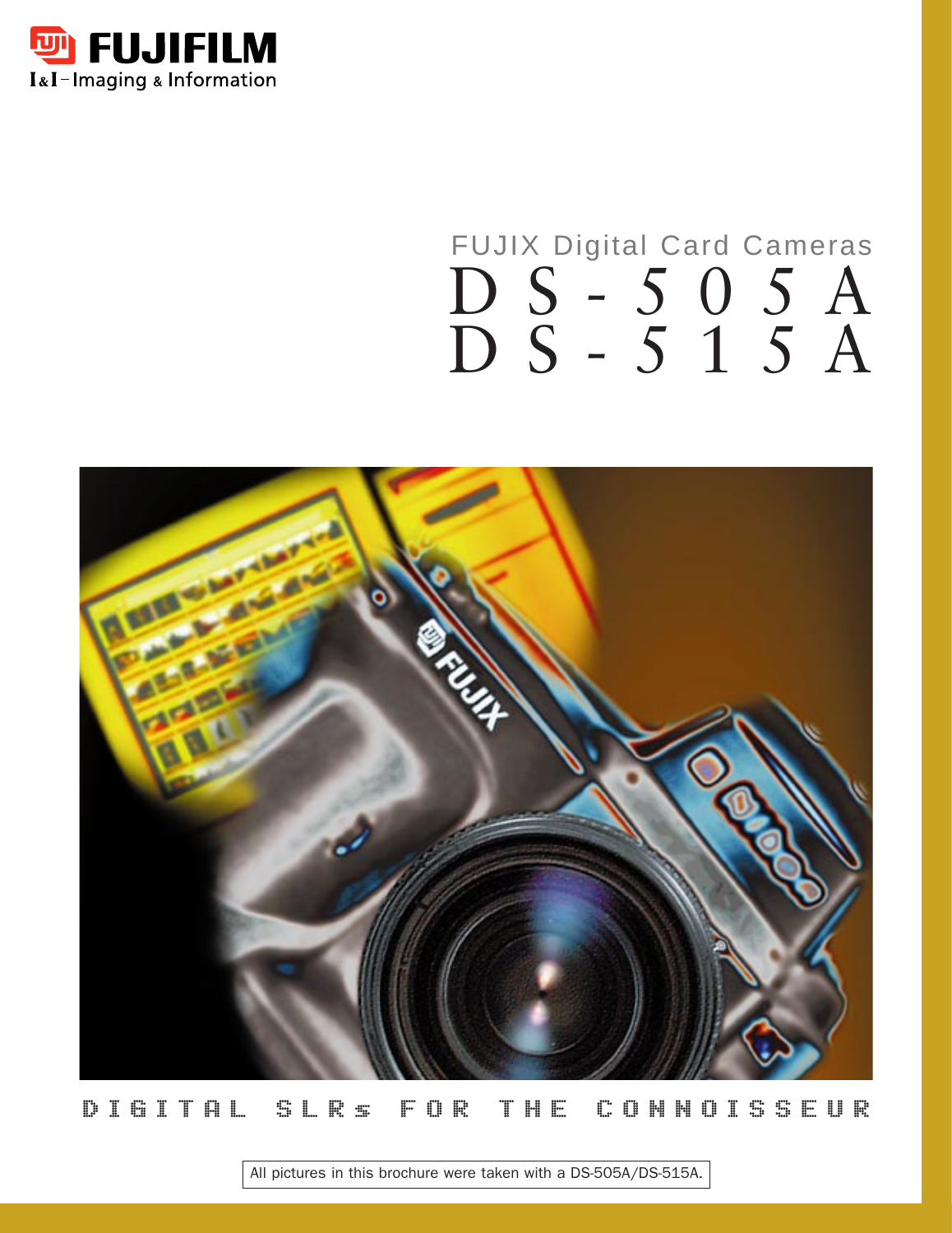# Digital photography comes into its own.



It takes only a few moments to forget everything you've heard about digital photography.

Just mount a Nikon F-mount lens and take several shots with the Fujix Digital Card Camera DS-505A or DS-515A. The first surprise will be how familiar it feels, and you'll be even more amazed when you download an image to your PC. Examine all the details, and check them again. You'll agree the quality is beyond anything you thought possible.

It's only what serious photographers should expect from the company that knows what they want. Our original optical system and renowned CCD technologies have brought a new degree of performance to digital cameras. The real-image viewfinder works exactly the same way as the one in your 35 mm SLR, and the other functions are similar as well. You'll also welcome the convenience of automatic settings for both studio and outdoor photography. And, of course, PC card recording offers computer storage and fast data transmission (along with simpler, faster production work). Think about what you want from your next camera, and give the DS-505A and DS-515A a close look. Because these are unquestionably the digital SLRs for the connoisseur.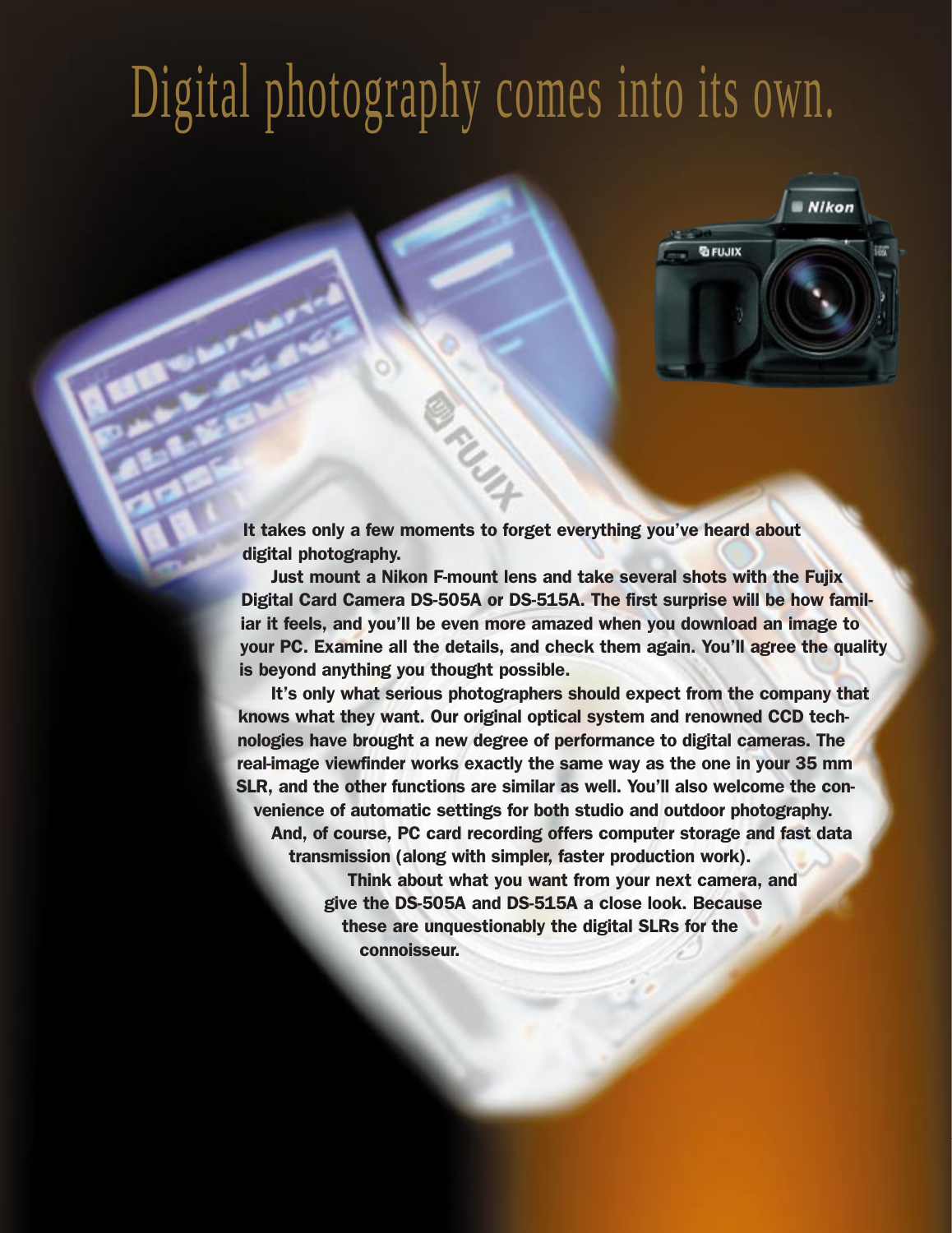It Works the Way You Do

With the DS-505A/DS-515A in your hands, what you see is what you get. Fuijfilm's original condenser optics system directs almost all the light to the CCD, so 98% of the scene in the real-image viewfinder is recorded—a vast improvement over the limited shooting area of the other SLRtype digital cameras. Simply use the lens of your choice, and compose just as you

do with a 35 mm SLR.

Pushing the Limits

The DS-505A and DS-515A raise the effective ISO to an ultrahigh 3200. The key is the condenser optics system which delivers more light to the CCD—and that means greater sensitivity. With this extra performance, you're ready for shooting in dim light, or you can switch to a faster shutter speed for action photography.

#### Cause for Confidence



## Can a digital camera make you forget it's digital? **Expert Handling Contract Contract Contract Contract Contract Contract Contract Contract Contract Contract Contract Contract Contract Contract Contract Contract Contract Contract Contract Contract Contract Contract Contrac**



Effective ISO 3200 adds up to better results than you might have thought possible in action photography with a digital camera.

Your photographs can't be any better than your lens. That's why the DS-505A and DS-515A are compatible with many of the acclaimed F-mount Nikkor lenses from Nikon. Not only can you count on professional quality, but composing is natural since the condenser optics system creates a field of view matched to the focal length.



her SLR-type digital came have a much more limited shooting area.

#### Unequaled Speed, Uncommon Results

When every moment counts, you can depend on your Fujix digital SLR to come through for you. The DS-515A uses an innovative recording system to deliver an incredible three frames per second in a series of seven shots, while the DS-505A records continuously at one frame per second. To ensure that you always have the power you need, add the optional rechargeable battery for up to 1,000 shots from a single charge.





## How did we raise digital quality to a new level? Every which way. **Uncompromised Quality**





At the heart of any digital camera is its CCD image sensor—and that is why the highmage censer and that is mily the mgm<br>performance DS-505A and DS-515A are earning the respect of demanding professionals.





Other digital camera

#### Integration and Innovation

### Can digital images bring people closer? **Example 1 By all means.**

Simply connect the DS-505A/DS-515A to a TV or a portable LCD monitor, and you can check an image im before it's recorded. (The monitor is not included, and the image on the monitor is synthesized.

Image quality depends on the number of pixels in a digital camera's CCD, but more pixels lead to problems with data handling except with the DS-505A/DS-515A. To overcome this difficulty, Fujifilm selected a 1.3 million-pixel CCD. The CCD is a 2/3-inch type with a Vacancy Transfer (VT) array—resolution that's very close to the line density of high-definition TV. Equally important, the pixels are square, so there's no conversion when you input your images to a PC. We've also developed High Data-Compression Technologies that speed up data handling without affecting image quality.

#### Pure Performance

The DS-505A and DS-515A have an RGB color filter with an S/N ratio far superior to that of a complementary color filter. Even the intense reds of a flower are rendered with incredible accuracy, while the gray tones of a suit remain unaffected.

#### Right from the Start

The optical system's low-pass filter can save you the headaches that come with color noise—the metallic look of red, yellow and blue specks glittering in the high-

lights. Even after the time-consuming task of curing these defects with computer processing, the results usually aren't completely satisfactory. But with our low-pass filter, you won't be bothered, because it prevents these problems during shooting.



#### Consistency Is by Design

Since a CCD has a narrower exposure latitude than 35 mm film, adjusting the exposure was often a problem until Fujifilm found the solution. Our pioneering condenser optics system has its own aperture, so it can control the exposure electronically with absolute precision. That way you can concentrate on taking great pictures without worrying about exposure adjustments, even when you change from one F-mount lens to another.

#### The Ideal Balance

The Auto White Balance mode is so precise that you'll capture the subtleties of just about any subject, whether you're shooting portraits or products. From sunlight and city canyons to twilight and studio shots, just select the appropriate setting, and the balance will be optimized automatically. There's also a six-step Manual mode when you want complete creative control. And if you're working in changing natural light or artificial light, you can adjust the color temperature from 3000K to 8000K.



**Condenser Optics System**

#### Smaller Files, Faster Transmission

The DS-505A and DS-515A use Fujifilm's own High Data-Compression Technologies to record images in the JPEG format. Not only do they follow an international standard, but the file size is held to only 160 KB—without sacrificing quality. And, of course, smaller files mean less time spent transmitting data.

#### Only the Best Is Good Enough

After inputting your images from the camera to your PC, just connect a full-color printer from Fujifilm for the ultrahigh quality you want in your digital photography.

Our Pictrography 3000 and 4000 employ an unprecedented silver-halide photographic process to create up to 16.7 million colors in 256 gradations for each CMY. And the NC-500 Thermo-Autochrome (TA) printer delivers photorealistic results with a pioneering process files and large quantities of data. You can based on paper that colors itself.



#### Easy, Quick Reviewing

Studio work requires one preview after another, and news photographers know there's not a minute to spare when they're up against a deadline. Those are two good reasons to use the unique analog video output terminal for checking images before and after shooting. It's the easy way to eliminate the need for time-consuming data transfer and display on a PC.

#### The Storage Medium for Today

The DS-505A and DS-515A use an ATAcompliant PC card for storage. Available in 5 MB and 15 MB versions, our HG Series cards combine high capacity with data recording as fast as one frame per second.

#### Simplified Data Handling, Too

Fujifilm's dedicated SD-D5 Photoshop™ plug-in simplifies working with numerous display a number of images simultaneously in the Index format and then choose only the ones you want, just as you do with a contact print. You can also show the shooting date, exposure conditions and other information to decide if you want to save it.















The DS-505A and DS-515A are compatible with a wide range of F-mount lenses from Nikon.









Use the DS-515A to capture all the action with Continuous Mode shooting as fast as three frames per second.

All pictures in this brochure were taken with a DS-505A/DS-515A.